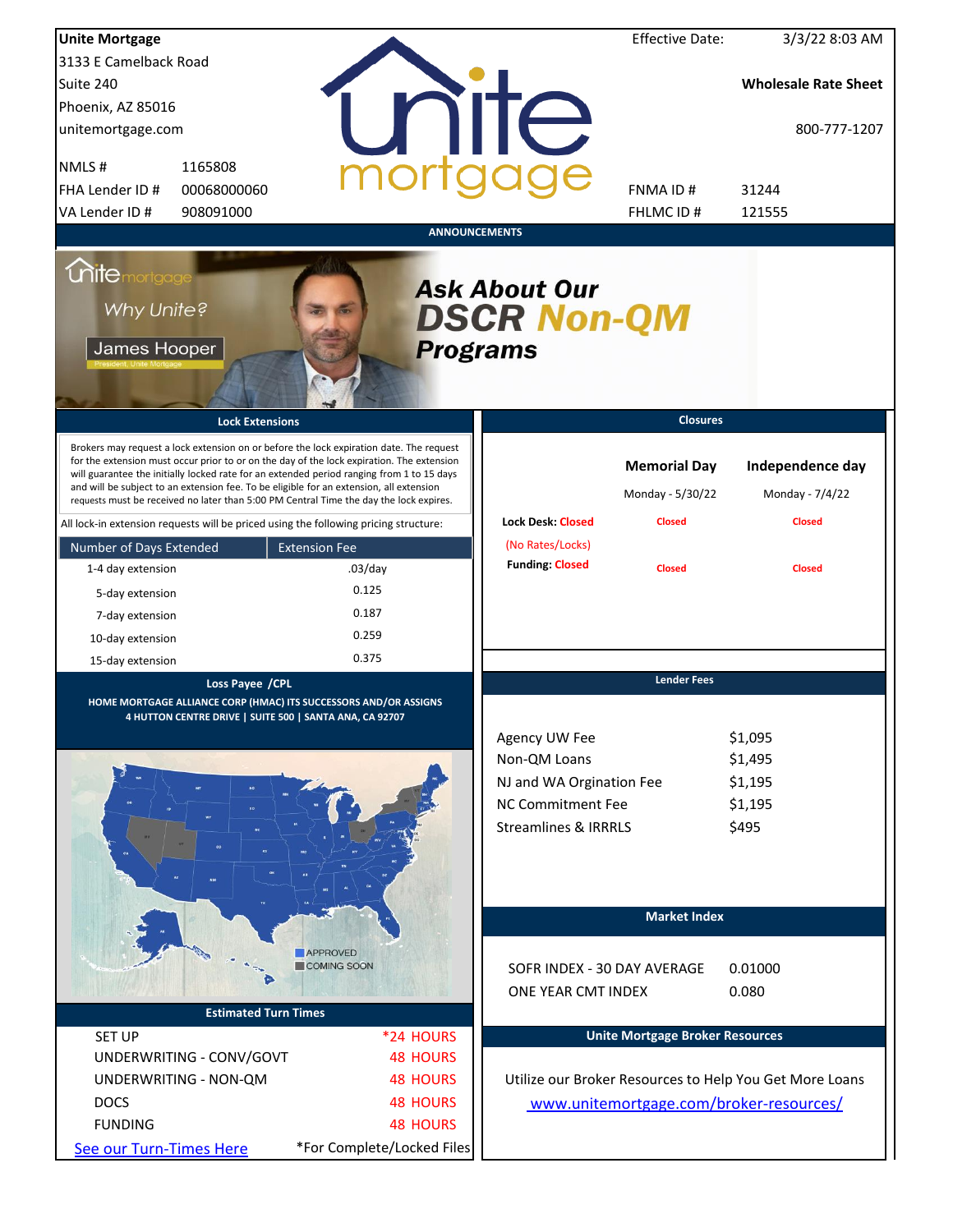

#### **Rates are subject to change without prior notice Not for Public View • For Professional Use Only**

**Lock Desk** [locks@unitemtg](mailto:locks@unitemtg.com).com File Update: 02-Mar-2022 6:46 AM

Effective: 9:00 AM PST Lock Hours: 9:00 A.M. - 3:00 P.M. PST Lock Hours: 9:00 A.M. - 3:00 P.M. PST

# **INVESTOR PRIME**

| <b>PRICING ADJUSTMENTS</b> |                           |          | <b>30 DAY PRICING</b> |             |
|----------------------------|---------------------------|----------|-----------------------|-------------|
|                            |                           | 30YR FIX | <b>5/6 ARM</b>        | <b>RATE</b> |
| <b>Credit Score</b>        | <b>Documentation</b>      | 30yr Fix | 5/1 ARM               | Rate        |
| $\geq 780$                 |                           | 103.2500 | 103,5000              | 8.125       |
| 760 - 779                  |                           | 103.1875 | 103.4375              | 8.000       |
| 740 - 759                  |                           | 103.1250 | 103.3750              | 7.875       |
| 720 - 739                  |                           | 103.0625 | 103.3125              | 7.750       |
| $700 - 719$                | <b>DSCR</b>               | 103.0000 | 103.2500              | 7.625       |
| $680 - 699$                |                           | 102.9375 | 103.1875              | 7.500       |
| $660 - 679$                |                           | 102.8750 | 103.1250              | 7.375       |
| $640 - 659$                |                           | 102.8125 | 103.0625              | 7.250       |
| $620 - 639$                |                           | 102.7500 | 103.0000              | 7.125       |
| $\geq 780$                 |                           | 102.6250 | 102.8750              | 7.000       |
| 760 - 779                  |                           | 102.5000 | 102.7500              | 6.875       |
| 740 - 759                  |                           | 102.3750 | 102.6250              | 6.750       |
| 720 - 739                  |                           | 102.2500 | 102.5000              | 6.625       |
| $700 - 719$                | Bank Statements (12 & 24) | 102.1250 | 102.3750              | 6.500       |
| $680 - 699$                |                           | 102.0000 | 102.2500              | 6.375       |
| $660 - 679$                |                           | 101.8750 | 102.1250              | 6.250       |
| $640 - 659$                |                           | 101.7500 | 102.0000              | 6.125       |
| $620 - 639$                |                           | 101.6250 | 101.8750              | 6.000       |
| $\geq 780$                 |                           | 101.5000 | 101.7500              | 5.875       |
| 760 - 779                  |                           | 101.3750 | 101.6250              | 5.750       |
| 740 - 759                  |                           | 101.1250 | 101.3750              | 5.625       |
| 720 - 739                  |                           | 100.8750 | 101.1250              | 5.500       |
| $700 - 719$                | <b>Asset Depletion</b>    | 100.6250 | 100.8750              | 5.375       |
| 680 - 699                  |                           | 100.3750 | 100.6250              | 5.250       |
| $660 - 679$                |                           | 100.1250 | 100.3750              | 5.125       |

| <b>MAX PRICING</b> (Lower of Price or Premium) |          |
|------------------------------------------------|----------|
| No Prepay - Hard                               | 100 7500 |
| 1yr Prepay - Hard                              | 101.0000 |
| 2yr Prepay - Hard                              | 101 2500 |
| 3yr Prepay - Hard                              | 101 5000 |
| 4yr Prepay - Hard                              | 101 7500 |
| 5yr Prepay - Hard                              | 102.0000 |
|                                                |          |
| <b>ARM MARGIN</b>                              |          |
| 5.000                                          | SOFR     |
|                                                |          |
| <b>LOCK FEES</b>                               |          |
| Relock Fee:                                    | 250      |
| Extension Fee Per Diem:                        | 030      |
| <b>Extension Max:</b>                          | 15 Days  |

| Rate<br>8.125<br>8.000                  |                   | 30YR FIX |
|-----------------------------------------|-------------------|----------|
|                                         | 5/1 ARM           | 30yr Fix |
|                                         | 103.5000          | 103.2500 |
|                                         | 103.4375          | 103.1875 |
| 7.875                                   | 103.3750          | 103.1250 |
| 7.750                                   | 103.3125          | 103.0625 |
| 7.625                                   | 103.2500          | 103.0000 |
| 7.500                                   | 103.1875          | 102.9375 |
| 7.375                                   | 103.1250          | 102.8750 |
| 7.250                                   | 103.0625          | 102.8125 |
| 7.125                                   | 103.0000          | 102.7500 |
| 7.000                                   | 102.8750          | 102.6250 |
| 6.875                                   | 102.7500          | 102.5000 |
| 6.750                                   | 102.6250          | 102.3750 |
| 6.625                                   | 102.5000          | 102.2500 |
| 6.500                                   | 102.3750          | 102.1250 |
| 6.375                                   | 102.2500          | 102.0000 |
| 6.250                                   | 102.1250          | 101.8750 |
| 6.125                                   | 102.0000          | 101.7500 |
| 6.000                                   | 101.8750          | 101.6250 |
| 5.875                                   | 101.7500          | 101.5000 |
|                                         |                   |          |
| 5.750                                   | 101.6250          | 101.3750 |
| 5.625                                   | 101.3750          | 101.1250 |
| 5.500                                   | 101.1250          | 100.8750 |
| 5.375                                   | 100.8750          | 100.6250 |
| 5.250                                   | 100.6250          | 100.3750 |
| 5.125                                   | 100.3750          | 100.1250 |
|                                         |                   |          |
|                                         |                   |          |
| MAX PRICING (Lower of Price or Premium) |                   |          |
| No Prepay - Hard                        |                   | 100.7500 |
| 1yr Prepay - Hard                       |                   | 101.0000 |
| 2yr Prepay - Hard                       |                   | 101.2500 |
| 3yr Prepay - Hard                       |                   | 101.5000 |
| 4yr Prepay - Hard                       |                   | 101.7500 |
| 5yr Prepay - Hard                       |                   | 102.0000 |
|                                         |                   |          |
|                                         | <b>ARM MARGIN</b> |          |
| 5.000                                   |                   | SOFR     |
|                                         |                   |          |
|                                         | <b>LOCK FEES</b>  |          |
| Relock Fee:                             |                   | .250     |
| Extension Fee Per Diem:                 |                   | .030     |
| <b>Extension Max:</b>                   |                   | 15 Days  |
|                                         |                   |          |
|                                         |                   |          |
|                                         |                   |          |
|                                         |                   |          |
|                                         |                   |          |
|                                         |                   |          |
|                                         |                   |          |
|                                         |                   |          |
|                                         |                   |          |
|                                         |                   |          |
|                                         |                   |          |
|                                         |                   |          |
|                                         |                   |          |
|                                         |                   |          |
|                                         |                   |          |
|                                         |                   |          |
|                                         |                   |          |
|                                         |                   |          |
|                                         |                   |          |
|                                         |                   |          |
|                                         |                   |          |
|                                         |                   |          |
|                                         |                   |          |
|                                         |                   |          |
|                                         |                   |          |
|                                         |                   |          |
|                                         |                   |          |
|                                         |                   |          |
|                                         |                   |          |
|                                         |                   |          |
|                                         |                   |          |
|                                         |                   |          |
|                                         |                   |          |
|                                         |                   |          |
|                                         |                   |          |
|                                         |                   |          |
|                                         |                   |          |
|                                         |                   |          |
|                                         |                   |          |
|                                         |                   |          |
|                                         |                   |          |
|                                         |                   |          |
|                                         |                   |          |
|                                         |                   |          |
|                                         |                   |          |
|                                         |                   |          |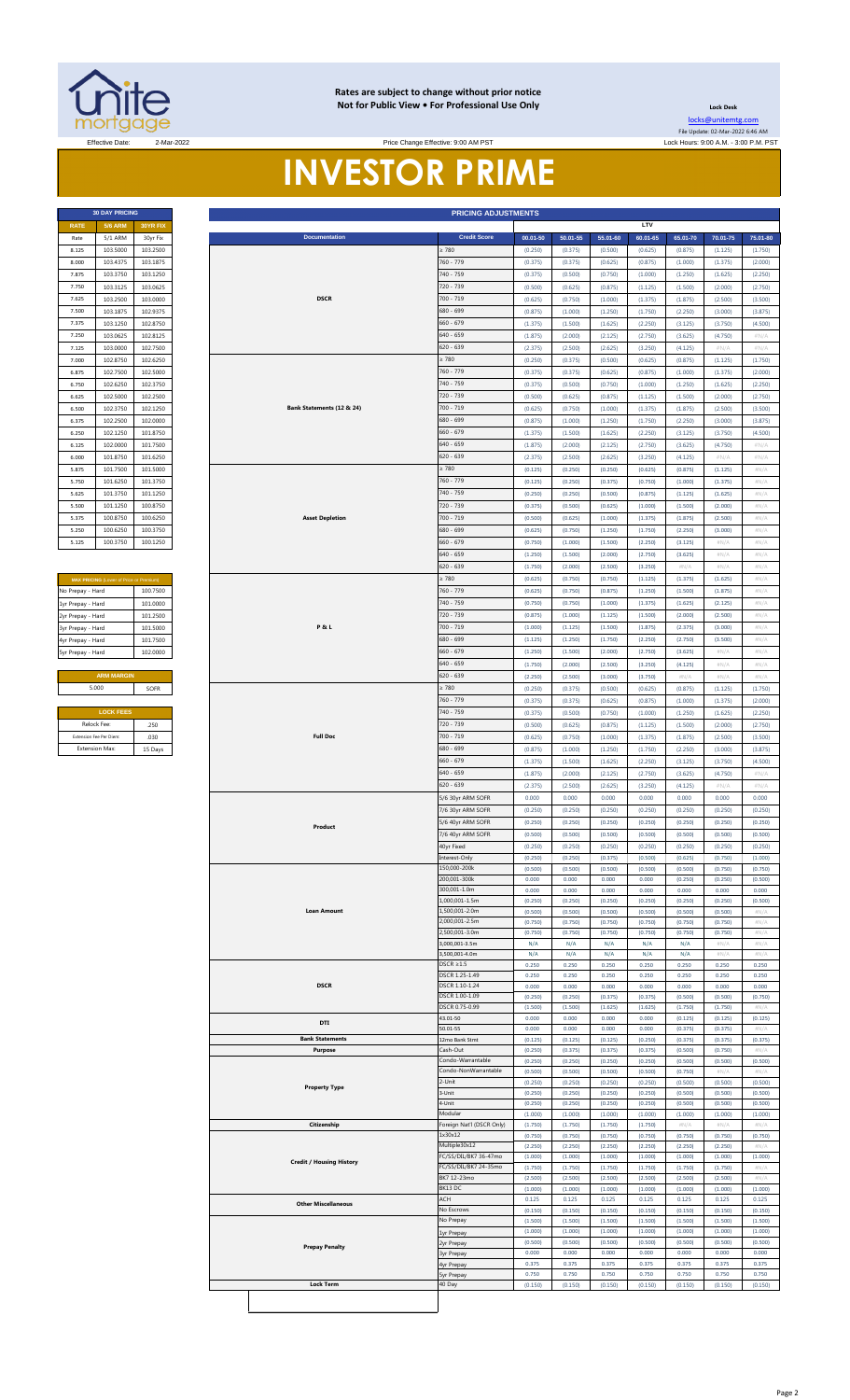

**Rates are subject to change without prior notice Not for Public View • For Professional Use Only** 

**Lock Desk**

locks@unitemtg.com File Update: 02-Mar-2022 6:46 AM Lock Hours: 9:00 A.M. - 3:00 P.M. PST

Effective Date: 2-Mar-2022 2-Mar-2022 Price Change Effective: 9:00 AM PST

# **OWNER-OCCUPIED PRIME**

| PRIMARY & SECONDARY HOME |                |          |  |  |  |  |  |  |  |  |
|--------------------------|----------------|----------|--|--|--|--|--|--|--|--|
| <b>RATE</b>              | <b>5/6 ARM</b> | 30YR FIX |  |  |  |  |  |  |  |  |
| 7.875                    | 103.938        | 103.688  |  |  |  |  |  |  |  |  |
| 7.750                    | 103.875        | 103.625  |  |  |  |  |  |  |  |  |
| 7.625                    | 103.813        | 103.563  |  |  |  |  |  |  |  |  |
| 7.500                    | 103.750        | 103.500  |  |  |  |  |  |  |  |  |
| 7.375                    | 103.688        | 103.438  |  |  |  |  |  |  |  |  |
| 7.250                    | 103.625        | 103.375  |  |  |  |  |  |  |  |  |
| 7.125                    | 103.563        | 103 313  |  |  |  |  |  |  |  |  |
| 7.000                    | 103.500        | 103.250  |  |  |  |  |  |  |  |  |
| 6.875                    | 103.375        | 103.125  |  |  |  |  |  |  |  |  |
| 6.750                    | 103.250        | 103.000  |  |  |  |  |  |  |  |  |
| 6.625                    | 103.125        | 102.875  |  |  |  |  |  |  |  |  |
| 6.500                    | 103.000        | 102.750  |  |  |  |  |  |  |  |  |
| 6.375                    | 102.875        | 102.625  |  |  |  |  |  |  |  |  |
| 6.250                    | 102.750        | 102.500  |  |  |  |  |  |  |  |  |
| 6.125                    | 102.625        | 102.375  |  |  |  |  |  |  |  |  |
| 6.000                    | 102.500        | 102.250  |  |  |  |  |  |  |  |  |
| 5.875                    | 102.375        | 102.125  |  |  |  |  |  |  |  |  |
| 5.750                    | 102.125        | 101.875  |  |  |  |  |  |  |  |  |
| 5.625                    | 101.875        | 101.625  |  |  |  |  |  |  |  |  |
| 5.500                    | 101.625        | 101.375  |  |  |  |  |  |  |  |  |
| 5.375                    | 101.375        | 101.125  |  |  |  |  |  |  |  |  |
| 5.250                    | 101.125        | 100.875  |  |  |  |  |  |  |  |  |
| 5.125                    | 100.875        | 100.625  |  |  |  |  |  |  |  |  |
| 5.000                    | 100.625        | 100.375  |  |  |  |  |  |  |  |  |
| 4.875                    | 100.125        | 99.875   |  |  |  |  |  |  |  |  |

| <b>ARM MARGIN</b> |      |  |  |  |  |  |  |  |  |
|-------------------|------|--|--|--|--|--|--|--|--|
| 5.000             | SOFR |  |  |  |  |  |  |  |  |

| <b>LOCK FEES</b>                               |         |
|------------------------------------------------|---------|
| Relock Fee:                                    | .250    |
| <b>Extension Fee Per Diem</b>                  | .030    |
| <b>Extension Max:</b>                          | 15 Days |
|                                                |         |
| <b>MAX PRICING (Lower of Price or Premium)</b> |         |
| 100.2500                                       |         |

|                | PRIMARY & SECONDARY HOME                       |                    |                               |                                  | <b>PRICING ADJUSTMENTS</b> |                    |                    |                    |                    |                    |                    |                    |                  |
|----------------|------------------------------------------------|--------------------|-------------------------------|----------------------------------|----------------------------|--------------------|--------------------|--------------------|--------------------|--------------------|--------------------|--------------------|------------------|
| RATE           | <b>5/6 ARM</b>                                 | 30YR FIX           |                               |                                  |                            |                    |                    |                    | LTV                |                    |                    |                    |                  |
| 7.875          | 103.938                                        | 103.688            | <b>Documentation</b>          | <b>Credit Score</b>              | 00.01-50                   | 50.01-55           | 55.01-60           | 60.01-65           | 65.01-70           | 70.01-75           | 75.01-80           | 80.01-85           | 85.01-90         |
| 7.750          | 103.875                                        | 103.625            |                               | $\geq 780$                       | 0.000                      | 0.000              | 0.000              | (0.250)            | (0.375)            | (0.375)            | (0.500)            | (0.750)            | (1.125)          |
| 7.625          | 103.813                                        | 103.563            |                               | 760 - 779                        | 0.000                      | 0.000              | 0.000              | (0.250)            | (0.375)            | (0.500)            | (0.625)            | (0.875)            | (1.375)          |
| 7.500          | 103.750                                        | 103.500            |                               | 740 - 759                        | 0.000                      | 0.000              | 0.000              | (0.250)            | (0.375)            | (0.625)            | (0.750)            | (1.125)            | (1.625)          |
| 7.375          | 103.688                                        | 103.438            |                               | 720 - 739                        | (0.125)                    | (0.125)            | (0.125)            | (0.250)            | (0.500)            | (0.750)            | (1.000)            | (1.250)            | (1.875)          |
| 7.250          | 103.625                                        | 103.375            | <b>Full Doc</b>               | $700 - 719$                      | (0.250)                    | (0.250)            | (0.375)            | (0.500)            | (0.625)            | (0.875)            | (1.250)            | (1.625)            | (2.250)          |
| 7.125          | 103.563                                        | 103.313            |                               | 680 - 699                        | (0.250)                    | (0.250)            | (0.500)            | (0.625)            | (0.750)            | (1.000)            | (1.375)            | (2.000)            | #N/A             |
| 7.000          | 103.500                                        | 103.250            |                               | $660 - 679$                      | (0.250)                    | (0.375)            | (0.500)            | (1.000)            | (1.375)            | (1.625)            | (2.000)            | (2.750)            | $\#N/A$          |
| 6.875          | 103.375                                        | 103.125            |                               | $640 - 659$                      | (0.375)                    | (0.375)            | (0.500)            | (1.250)            | (1.500)            | (1.750)            | (2.250)            | $\#N/A$            | H N/A            |
| 6.750<br>6.625 | 103.250<br>103.125                             | 103.000<br>102.875 |                               | $620 - 639$<br>$\geq 780$        | (0.500)<br>(0.125)         | (0.500)<br>(0.250) | (0.500)<br>(0.250) | (1.500)<br>(0.375) | (1.750)<br>(0.500) | (2.000)<br>(0.625) | (2.500)<br>(0.875) | #N/A<br>(1.250)    | H N/A<br>(2.000) |
| 6.500          | 103,000                                        | 102.750            |                               | 760 - 779                        | (0.250)                    | (0.250)            | (0.250)            | (0.500)            | (0.625)            | (0.750)            | (1.125)            | (1.625)            | (2.375)          |
| 6.375          | 102.875                                        | 102.625            |                               | 740 - 759                        | (0.250)                    | (0.250)            | (0.250)            | (0.625)            | (0.750)            | (1.000)            | (1.375)            | (1.875)            | (2.875)          |
| 6.250          | 102.750                                        | 102.500            |                               | 720 - 739                        | (0.250)                    | (0.375)            | (0.375)            | (0.750)            | (0.875)            | (1.125)            | (1.625)            | (2.250)            | (3.375)          |
| 6.125          | 102.625                                        | 102.375            | <b>Bank Statement</b>         | $700 - 719$                      | (0.375)                    | (0.375)            | (0.625)            | (0.875)            | (1.125)            | (1.500)            | (2.000)            | (2.750)            | (4.000)          |
| 6.000          | 102.500                                        | 102.250            |                               | 680 - 699                        | (0.375)                    | (0.500)            | (0.750)            | (1.000)            | (1.375)            | (1.750)            | (2.500)            | (3.500)            | #N/A             |
| 5.875          | 102.375                                        | 102.125            |                               | $660 - 679$                      | (0.500)                    | (0.750)            | (1.000)            | (1.500)            | (2.250)            | (2.750)            | (3.500)            | (4.250)            | #N/A             |
| 5.750          | 102.125                                        | 101.875            |                               | $640 - 659$                      | (0.750)                    | (1.000)            | (1.250)            | (1.750)            | (2.500)            | (3.125)            | (4.000)            | #N/A               | #N/A             |
| 5.625          | 101.875                                        | 101.625            |                               | $620 - 639$                      | (1.250)                    | (1.500)            | (1.750)            | (2.250)            | (3.000)            | (3.625)            | $\#N/A$            | H N/A              | #N/A             |
| 5.500          | 101.625                                        | 101.375            |                               | $\geq 780$                       | (0.125)                    | (0.250)            | (0.250)            | (0.625)            | (0.875)            | (1.125)            | (1.625)            | #N/A               | #N/A             |
| 5.375          | 101.375                                        | 101.125            |                               | 760 - 779                        | (0.125)                    | (0.250)            | (0.375)            | (0.750)            | (1.000)            | (1.375)            | (2.000)            | $\#N/A$            | #N/A             |
| 5.250          | 101.125                                        | 100.875            |                               | 740 - 759                        | (0.250)                    | (0.250)            | (0.500)            | (0.875)            | (1.125)            | (1.625)            | (2.375)            | #N/A               | H N/A            |
| 5.125          | 100.875                                        | 100.625            |                               | 720 - 739                        | (0.375)                    | (0.500)            | (0.625)            | (1.000)            | (1.500)            | (2.000)            | (2.875)            | $\#N/A$            | #N/A             |
| 5.000          | 100.625                                        | 100.375            | <b>Asset Depletion</b>        | $700 - 719$                      | (0.500)                    | (0.625)            | (1.000)            | (1.375)            | (1.875)            | (2.500)            | (3.500)            | #N/A               | H N/A            |
| 4.875          | 100.125                                        | 99.875             |                               | 680 - 699<br>$660 - 679$         | (0.625)                    | (0.750)            | (1.250)            | (1.750)            | (2.250)            | (3.000)            | (4.500)            | $\#N/A$            | H N/A            |
|                |                                                |                    |                               | $640 - 659$                      | (0.750)<br>(1.250)         | (1.000)<br>(1.500) | (1.500)<br>(2.000) | (2.250)<br>(2.750) | (3.125)<br>(3.625) | (4.375)<br>(4.875) | H N/A<br>H N/A     | #N/A<br>$\#N/A$    | H N/A<br>H N/A   |
|                | <b>ARM MARGIN</b>                              |                    |                               | $620 - 639$                      | (1.750)                    | (2.000)            | (2.500)            | (3.250)            | (4.125)            | #N/A               | H N/A              | #N/A               | H N/A            |
|                | 5.000                                          | SOFR               |                               | $\geq 780$                       | (0.625)                    | (0.750)            | (0.750)            | (1.125)            | (1.375)            | (1.625)            | (2.250)            | $\#N/A$            | #N/A             |
|                |                                                |                    |                               | 760 - 779                        | (0.625)                    | (0.750)            | (0.875)            | (1.250)            | (1.500)            | (1.875)            | (2.625)            | #N/A               | #N/A             |
|                |                                                |                    |                               | 740 - 759                        | (0.750)                    | (0.750)            | (1.000)            | (1.375)            | (1.625)            | (2.125)            | (3.000)            | #N/A               | #N/A             |
|                | <b>LOCK FEES</b>                               |                    |                               | 720 - 739                        | (0.875)                    | (1.000)            | (1.125)            | (1.500)            | (2.000)            | (2.500)            | (3.500)            | #N/A               | #N/A             |
|                | Relock Fee:                                    | .250               | P & L Only - 1099 - WVOE      | 700 - 719                        | (1.000)                    | (1.125)            | (1.500)            | (1.875)            | (2.375)            | (3.000)            | (4.250)            | #N/A               | #N/A             |
|                | xtension Fee Per Diem                          | .030               |                               | 680 - 699                        | (1.125)                    | (1.250)            | (1.750)            | (2.250)            | (2.750)            | (3.500)            | (5.000)            | #N/A               | #N/A             |
|                | <b>Extension Max:</b>                          | 15 Days            |                               | $660 - 679$                      | (1.250)                    | (1.500)            | (2.000)            | (2.750)            | (3.625)            | (4.875)            | #N/A               | #N/A               | #N/A             |
|                |                                                |                    |                               | $640 - 659$                      | (1.750)                    | (2.000)            | (2.500)            | (3.250)            | (4.125)            | (5.375)            | #N/A               | #N/A<br>$\#N/A$    | #N/A             |
|                | <b>MAX PRICING</b> (Lower of Price or Premium) |                    |                               | $620 - 639$                      |                            |                    |                    |                    |                    |                    |                    |                    | #N/A             |
|                |                                                |                    |                               |                                  | (2.250)                    | (2.500)            | (3.000)            | (3.750)            | (4.625)            | #N/A               | #N/A               |                    |                  |
|                | 100.2500                                       |                    |                               | <b>Vo Bank Stmt</b>              | 0.000                      | 0.000              | 0.000              | 0.000              | 0.000              | 0.000              | 0.000              | 0.000              | 0.000            |
|                |                                                |                    | <b>Bank Statements</b>        | 3mo Bank Stmt<br>12mo Bank Stmt  | (0.750)                    | (0.750)            | (0.750)            | (0.875)            | (1.000)            | (1.000)            | (1.000)            | (1.125)            | (1.125)          |
|                |                                                |                    |                               | 24mo Bank Stmt                   | (0.125)<br>0.000           | (0.125)<br>0.000   | (0.125)<br>0.000   | (0.250)<br>0.000   | (0.375)<br>0.000   | (0.375)<br>0.000   | (0.375)<br>0.000   | (0.500)<br>0.000   | (0.500)<br>0.000 |
|                |                                                |                    |                               | 7/6 30yr ARM SOFR                | (0.250)                    | (0.250)            | (0.250)            | (0.250)            | (0.250)            | (0.250)            | (0.250)            | (0.250)            | (0.250)          |
|                |                                                |                    |                               | 5/6 40yr ARM SOFR                | (0.250)                    | (0.250)            | (0.250)            | (0.250)            | (0.250)            | (0.250)            | (0.250)            | (0.250)            | (0.250)          |
|                |                                                |                    | Product                       | 7/6 40yr ARM SOFR                | (0.500)                    | (0.500)            | (0.500)            | (0.500)            | (0.500)            | (0.500)            | (0.500)            | (0.500)            | (0.500)          |
|                |                                                |                    |                               | 40yr Fixed                       | (0.250)                    | (0.250)            | (0.250)            | (0.250)            | (0.250)            | (0.250)            | (0.250)            | (0.250)            | (0.250)          |
|                |                                                |                    |                               | nterest-Only                     | (0.250)                    | (0.250)            | (0.375)            | (0.500)            | (0.625)            | (0.750)            | (1.000)            | (1.750)            | H N/A            |
|                |                                                |                    |                               | 150,000-200k                     | (0.500)                    | (0.500)            | (0.500)            | (0.500)            | (0.500)            | (0.750)            | (0.750)            | (1.000)            | (1.000)          |
|                |                                                |                    |                               | 200,001-300k                     | 0.000                      | 0.000              | 0.000              | 0.000              | (0.250)            | (0.250)            | (0.250)            | (0.500)            | (0.500)          |
|                |                                                |                    |                               | 300,001-1,000,000                | 0.000                      | 0.000              | 0.000              | 0.000              | 0.000              | 0.000              | 0.000              | 0.000              | 0.000            |
|                |                                                |                    |                               | ,000,001-1.5m                    | (0.250)                    | (0.250)            | (0.250)            | (0.250)            | (0.250)            | (0.250)            | (0.250)            | (0.250)            | (0.250)          |
|                |                                                |                    | <b>Loan Amount</b>            | 1,500,001-2.0m<br>2,000,001-2.5m | (0.500)                    | (0.500)            | (0.500)            | (0.500)            | (0.500)            | (0.500)            | (0.500)            | $\#N/A$<br>#N/A    | #N/A<br>#N/A     |
|                |                                                |                    |                               | 2,500,001-3.0m                   | (0.750)<br>(0.750)         | (0.750)<br>(0.750) | (0.750)<br>(0.750) | (0.750)<br>(0.750) | (0.750)<br>(0.750) | (0.750)<br>(0.750) | (0.750)<br>(0.750) | $\#N/A$            | #N/A             |
|                |                                                |                    |                               | 3,000,001-3.5m                   | N/A                        | N/A                | N/A                | N/A                | N/A                | N/A                | #N/A               | $\#N/A$            | #N/A             |
|                |                                                |                    |                               | 3,500,001-4.0m                   | N/A                        | N/A                | N/A                | N/A                | N/A                | N/A                | $\#N/A$            | $\#N/A$            | #N/A             |
|                |                                                |                    | DTI                           | 43.01-50                         | 0.000                      | 0.000              | 0.000              | 0.000              | 0.000              | (0.125)            | (0.125)            | (0.125)            | (0.125)          |
|                |                                                |                    |                               | 50.01-55                         | 0.000                      | 0.000              | 0.000              | 0.000              | 0.000              | (0.375)            | (0.375)            | $\#N/A$            | #N/A             |
|                |                                                |                    | Cash Out                      |                                  | (0.250)                    | (0.375)            | (0.375)            | (0.375)            | (0.500)            | (0.750)            | (1.250)            | $\#N/A$            | #N/A             |
|                |                                                |                    | <b>Second Home</b>            |                                  | (0.500)                    | (0.500)            | (0.500)            | (0.500)            | (0.500)            | (0.500)            | (0.500)            | $\#N/A$            | #N/A             |
|                |                                                |                    | Geographical                  | Non-CA                           | 0.250                      | 0.250              | 0.250              | 0.250              | 0.250              | 0.250              | 0.250              | 0.250              | 0.250            |
|                |                                                |                    |                               | Condo-Warrantable                | (0.250)                    | (0.250)            | (0.250)            | (0.250)            | (0.500)            | (0.500)            | (0.500)            | (0.500)            | #N/A             |
|                |                                                |                    |                               | Condo-NonWarrantable<br>2-Unit   | (0.500)                    | (0.500)            | (0.500)            | (0.500)            | (0.750)            | (0.750)            | #N/A               | $\#N/A$            | #N/A             |
|                |                                                |                    | <b>Property Type</b>          | 3-Unit                           | (0.250)<br>(0.250)         | (0.250)<br>(0.250) | (0.250)<br>(0.250) | (0.250)<br>(0.250) | (0.500)<br>(0.500) | (0.500)<br>(0.500) | (0.500)<br>(0.500) | (0.750)<br>(0.750) | #N/A<br>#N/A     |
|                |                                                |                    |                               | 4-Unit                           | (0.250)                    | (0.250)            | (0.250)            | (0.250)            | (0.500)            | (0.500)            | (0.500)            | (0.750)            | #N/A             |
|                |                                                |                    |                               | Modular                          | (1.000)                    | (1.000)            | (1.000)            | (1.000)            | (1.000)            | (1.000)            | (1.000)            | $\#N/A$            | #N/A             |
|                |                                                |                    |                               | Rural                            | (1.000)                    | (1.000)            | (1.000)            | (1.000)            | (1.000)            | (1.000)            | #N/A               | $\#N/A$            | #N/A             |
|                |                                                |                    |                               | 1x30x12                          | (0.750)                    | (0.750)            | (0.750)            | (0.750)            | (0.750)            | (0.750)            | (0.750)            | (1.000)            | (1.000)          |
|                |                                                |                    |                               | Multiple30x12                    | (2.250)                    | (2.250)            | (2.250)            | (2.250)            | (2.250)            | (2.250)            | (2.500)            | (2.500)            | #N/A             |
|                |                                                |                    | <b>Credit/Housing History</b> | C/SS/DIL/BK7 36-47mo             | (1.000)                    | (1.000)            | (1.000)            | (1.000)            | (1.000)            | (1.000)            | (1.000)            | (1.000)            | (1.000)          |
|                |                                                |                    |                               | FC/SS/DIL/BK7 24-35mo            | (1.750)                    | (1.750)            | (1.750)            | (1.750)            | (1.750)            | (1.750)            | (1.750)            | (1.750)            | #N/A             |
|                |                                                |                    |                               | BK7 12-23mo                      | (2.500)                    | (2.500)            | (2.500)            | (2.500)            | (2.500)            | (2.500)            | (2.500)            | (2.500)            | #N/A             |
|                |                                                |                    |                               | BK13 DC<br>ACH                   | (1.000)<br>0.125           | (1.000)<br>0.125   | (1.000)<br>0.125   | (1.000)<br>0.125   | (1.000)<br>0.125   | (1.000)<br>0.125   | (1.000)<br>0.125   | (1.000)<br>0.125   | (1.000)<br>0.125 |
|                |                                                |                    | <b>Misccellaneous</b>         | No Escrows (No HPML)             | (0.150)                    | (0.150)            | (0.150)            | (0.150)            | (0.150)            | (0.150)            | (0.150)            | (0.150)            | (0.150)          |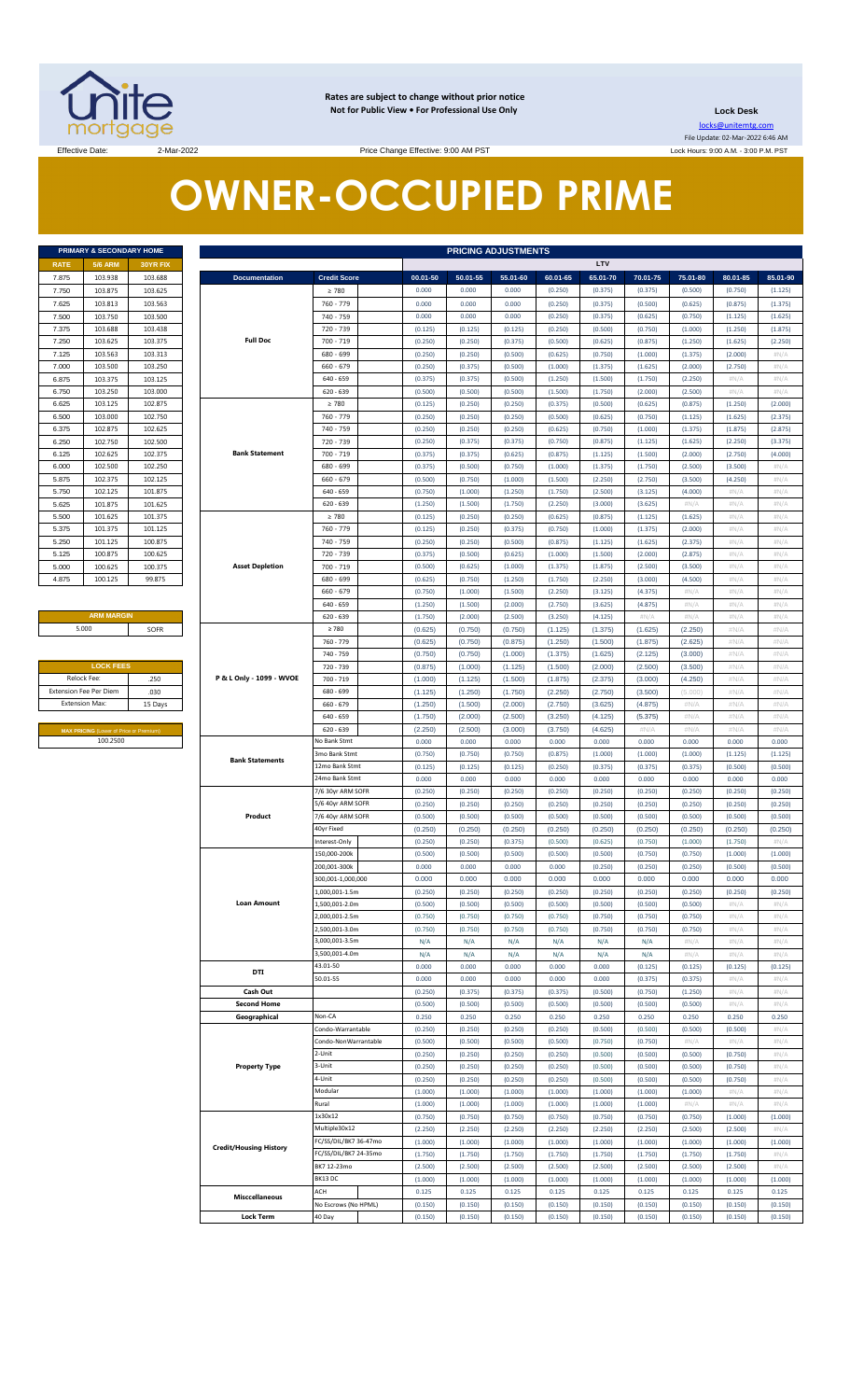

### [V](https://unitemortgage.com/)isit: https://unitemortgage.com

The pricing engine is the Formal price given, please access it through:

**Quick Pricer:** [https://un](https://unitemortgage.com/broker-resources/price-my-loan/)itemortgage.com/broker-resources/price-my-loan/

## **CALL US TODAY: 800-777-1207**

#### **CONVENTIONAL PRODUCTS AND PRICING**

|       | <b>CONFORMING LOANS</b> |                             |         |       |                             |         |         |                             |                      |         |         |       |                             |                      |         |  |
|-------|-------------------------|-----------------------------|---------|-------|-----------------------------|---------|---------|-----------------------------|----------------------|---------|---------|-------|-----------------------------|----------------------|---------|--|
|       |                         | <b>DU CONF CONV 30 YEAR</b> |         |       | <b>DU CONF CONV 20 YEAR</b> |         |         | <b>DU CONF CONV 15 YEAR</b> |                      |         |         |       | <b>DU CONF CONV 10 YEAR</b> |                      |         |  |
| Rate  | 10 Day                  | 25 Day                      | 40 Day  | Rate  | 10 Day                      | 25 Day  | 40 Day  | Rate                        | 10 Day               | 25 Day  | 40 Day  | Rate  | 10 Day                      | 25 Day               | 40 Day  |  |
| 4.625 | (4.500)                 | (4.375)                     | (4.250) | 4.375 | (4.250)                     | (4.125) | (4.000) | 3.875                       | (3.875)              | (3.750) | (3.625) | 3.750 | (3.375)                     | (3.250)              | (3.125) |  |
| 4.500 | (4.250)                 | (4.125)                     | (4.000) | 4.250 | (3.875)                     | (3.750) | (3.625) | 3.750                       | (3.500)              | (3.375) | (3.250) | 3.625 | (3.375)                     | (3.250)              | (3.125) |  |
| 4.375 | (3.875)                 | (3.750)                     | (3.625) | 4.125 | (3.875)                     | (3.750) | (3.625) | 3.625                       | (3.250)              | (3.125) | (3.000) | 3.500 | (2.875)                     | (2.750)              | (2.625) |  |
| 4.250 | (3.375)                 | (3.250)                     | (3.125) | 4.000 | (3.500)                     | (3.375) | (3.250) | 3.500                       | (3.125)              | (3.000) | (2.875) | 3.375 | (2.875)                     | (2.750)              | (2.625) |  |
| 4.125 | (3.125)                 | (3.000)                     | (2.875) | 3.875 | (3.125)                     | (3.000) | (2.875) | 3.375                       | (2.625)              | (2.500) | (2.375) | 3.250 | (2.500)                     | (2.375)              | (2.250) |  |
| 4.000 | (2.625)                 | (2.500)                     | (2.375) | 3.750 | (2.625)                     | (2.500) | (2.375) | 3.250                       | (2.125)              | (2.000) | (1.875) | 3.125 | (2.000)                     | (1.875)              | (1.750) |  |
| 3.875 | (2.125)                 | (2.000)                     | (1.875) | 3.625 | (2.250)                     | (2.125) | (2.000) | 3.125                       | (1.750)              | (1.625) | (1.500) | 3.000 | (1.625)                     | (1.500)              | (1.375) |  |
| 3.750 | (1.625)                 | (1.500)                     | (1.375) | 3.500 | (1.875)                     | (1.750) | (1.625) | 3.000                       | (1.375)              | (1.250) | (1.125) | 2.875 | (1.500)                     | (1.375)              | (1.250) |  |
| 3.625 | (1.125)                 | (1.000)                     | (0.875) | 3.375 | (1.375)                     | (1.250) | (1.125) | 2.875                       | (1.000)              | (0.875) | (0.750) | 2.750 | (1.125)                     | (1.000)              | (0.875) |  |
| 3.500 | (0.625)                 | (0.500)                     | (0.375) | 3.250 | (0.750)                     | (0.625) | (0.500) | 2.750                       | (0.500)              | (0.375) | (0.250) | 2.625 | (0.625)                     | (0.500)              | (0.375) |  |
| 3.375 | 0.000                   | 0.125                       | 0.250   | 3.125 | (0.250)                     | (0.125) | 0.000   | 2.625                       | 0.000                | 0.125   | 0.250   | 2.500 | (0.250)                     | (0.125)              | 0.000   |  |
| 3.250 | 0.625                   | 0.750                       | 0.875   | 3.000 | 0.500                       | 0.625   | 0.750   | 2.500                       | 0.500                | 0.625   | 0.750   | 2.375 | 0.250                       | 0.375                | 0.500   |  |
|       |                         |                             |         |       |                             |         |         |                             |                      |         |         |       |                             |                      |         |  |
|       |                         | LP CONF CONV 30 YEAR        |         |       | LP CONF CONV 20 YEAR        |         |         |                             | LP CONF CONV 15 YEAR |         |         |       |                             | LP CONF CONV 10 YEAR |         |  |
| Rate  | 10 Day                  | 25 Day                      | 40 Day  | Rate  | 10 Day                      | 25 Day  | 40 Day  | Rate                        | 10 Day               | 25 Day  | 40 Day  | Rate  | <b>10 Day</b>               | 25 Day               | 40 Day  |  |
| 4.625 | (4.250)                 | (4.125)                     | (4.000) | 4.375 | (4.125)                     | (4.000) | (3.875) | 3.875                       | (3.375)              | (3.250) | (3.125) | 3.750 | (3.125)                     | (3.000)              | (2.875) |  |
| 4.500 | (4.000)                 | (3.875)                     | (3.750) | 4.250 | (3.750)                     | (3.625) | (3.500) | 3.750                       | (3.000)              | (2.875) | (2.750) | 3.625 | (2.875)                     | (2.750)              | (2.625) |  |
| 4.375 | (3.500)                 | (3.375)                     | (3.250) | 4.125 | (3.750)                     | (3.625) | (3.500) | 3.625                       | (3.000)              | (2.875) | (2.750) | 3.500 | (2.750)                     | (2.625)              | (2.500) |  |
| 4.250 | (3.125)                 | (3.000)                     | (2.875) | 4.000 | (3.375)                     | (3.250) | (3.125) | 3.500                       | (2.875)              | (2.750) | (2.625) | 3.375 | (2.375)                     | (2.250)              | (2.125) |  |
| 4.125 | (2.875)                 | (2.750)                     | (2.625) | 3.875 | (3.000)                     | (2.875) | (2.750) | 3.375                       | (2.500)              | (2.375) | (2.250) | 3.250 | (2.000)                     | (1.875)              | (1.750) |  |
| 4.000 | (2.375)                 | (2.250)                     | (2.125) | 3.750 | (2.500)                     | (2.375) | (2.250) | 3.250                       | (2.000)              | (1.875) | (1.750) | 3.125 | (1.625)                     | (1.500)              | (1.375) |  |
| 3.875 | (1.875)                 | (1.750)                     | (1.625) | 3.625 | (2.125)                     | (2.000) | (1.875) | 3.125                       | (1.625)              | (1.500) | (1.375) | 3.000 | (1.375)                     | (1.250)              | (1.125) |  |
| 3.750 | (1.500)                 | (1.375)                     | (1.250) | 3.500 | (1.750)                     | (1.625) | (1.500) | 3.000                       | (1.125)              | (1.000) | (0.875) | 2.875 | (1.000)                     | (0.875)              | (0.750) |  |
| 3.625 | (0.750)                 | (0.625)                     | (0.500) | 3.375 | (1.250)                     | (1.125) | (1.000) | 2.875                       | (0.750)              | (0.625) | (0.500) | 2.750 | (0.625)                     | (0.500)              | (0.375) |  |
| 3.500 | (0.500)                 | (0.375)                     | (0.250) | 3.250 | (0.625)                     | (0.500) | (0.375) | 2.750                       | (0.375)              | (0.250) | (0.125) | 2.625 | (0.375)                     | (0.250)              | (0.125) |  |
| 3.375 | 0.125                   | 0.250                       | 0.375   | 3.125 | (0.125)                     | 0.000   | 0.125   | 2.625                       | 0.125                | 0.250   | 0.375   | 2.500 | (0.125)                     | 0.000                | 0.125   |  |
| 3.250 | 0.625                   | 0.750                       | 0.875   | 3.000 | 0.625                       | 0.750   | 0.875   | 2.500                       | 0.500                | 0.625   | 0.750   | 2.375 | 0.250                       | 0.375                | 0.500   |  |

#### **HIGH BALANCE CONFORMING**

| <b>DU HIGH BALANCE 30 YEAR</b> |               |               |               | <b>DU HIGH BALANCE 15 YEAR</b> |               |         |               | <b>DU HIGH BALANCE 20 YEAR</b> |               |          |               | <b>DU HIGH BALANCE 10 YEAR</b> |               |          |               |  |
|--------------------------------|---------------|---------------|---------------|--------------------------------|---------------|---------|---------------|--------------------------------|---------------|----------|---------------|--------------------------------|---------------|----------|---------------|--|
| <u>Rate</u>                    | <b>10 Day</b> | <b>25 Day</b> | <b>40 Day</b> | Rate                           | <b>10 Day</b> | 25 Day  | <b>40 Day</b> | Rate                           | <b>10 Day</b> | $25$ Day | <b>40 Day</b> | Rate                           | <b>10 Day</b> | $25$ Day | <b>40 Day</b> |  |
| 4.875                          | (4.125)       | (4.000)       | (3.875)       | 4.250                          | (0.500)       | (0.375) | (0.250)       |                                |               |          |               |                                |               |          |               |  |
| 4.750                          | (3.750)       | (3.625)       | (3.500)       | 4.125                          | (2.750)       | (2.625) | (2.500)       |                                |               |          |               |                                |               |          |               |  |
| 4.625                          | (3.375)       | (3.250)       | (3.125)       | 4.000                          | (2.625)       | (2.500) | (2.375)       |                                |               |          |               |                                |               |          |               |  |
| 4.500                          | (3.000)       | (2.875)       | (2.750)       | 3.875                          | (2.250)       | (2.125) | (2.000)       |                                |               |          |               |                                |               |          |               |  |
| 4.375                          | (2.625)       | (2.500)       | (2.375)       | 3.750                          | (1.875)       | (1.750) | (1.625)       |                                |               |          |               |                                |               |          |               |  |
| 4.250                          | (2.125)       | (2.000)       | (1.875)       | 3.625                          | (1.875)       | (1.750) | (1.625)       |                                |               |          |               |                                | B             |          |               |  |
| 4.125                          | (1.750)       | (1.625)       | (1.500)       | 3.500                          | (1.750)       | (1.625) | (1.500)       |                                | <b>RUCE</b>   |          |               |                                |               |          |               |  |
| 4.000                          | (1.375)       | (1.250)       | (1.125)       | 3.375                          | (1.375)       | (1.250) | (1.125)       |                                |               |          |               |                                |               |          |               |  |
| 3.875                          | (1.000)       | (0.875)       | (0.750)       | 3.250                          | (1.000)       | (0.875) | (0.750)       |                                |               |          |               |                                |               |          |               |  |
| 3.750                          | (0.500)       | (0.375)       | (0.250)       | 3.125                          | (0.625)       | (0.500) | (0.375)       |                                |               |          |               |                                |               |          |               |  |
| 3.625                          | 0.125         | 0.250         | 0.375         | 3.000                          | (0.125)       | 0.000   | 0.125         |                                |               |          |               |                                |               |          |               |  |
| 3.500                          | 0.625         | 0.750         | 0.875         | 2.875                          | 0.250         | 0.375   | 0.500         |                                |               |          |               |                                |               |          |               |  |

Agency Underwriting Fee: \$ 1,095 \* NJ and WA Origination Fee \$1,195 \* NC Commitment Fee \$1,195

≘

**MAX NET PRICING IS 104.000 HIGH BALANCE MAX NET PRICING IS 103.000 Rates and pricing are subject to change without notice.** All Rights Reserved. 03.2022 This document is limited to current Unite Mortgage Wholesale Lending Solutions, and should not be intended as legal advice, legal opinion, or any other advice on specific facts or circumstances. Such policy and practice ar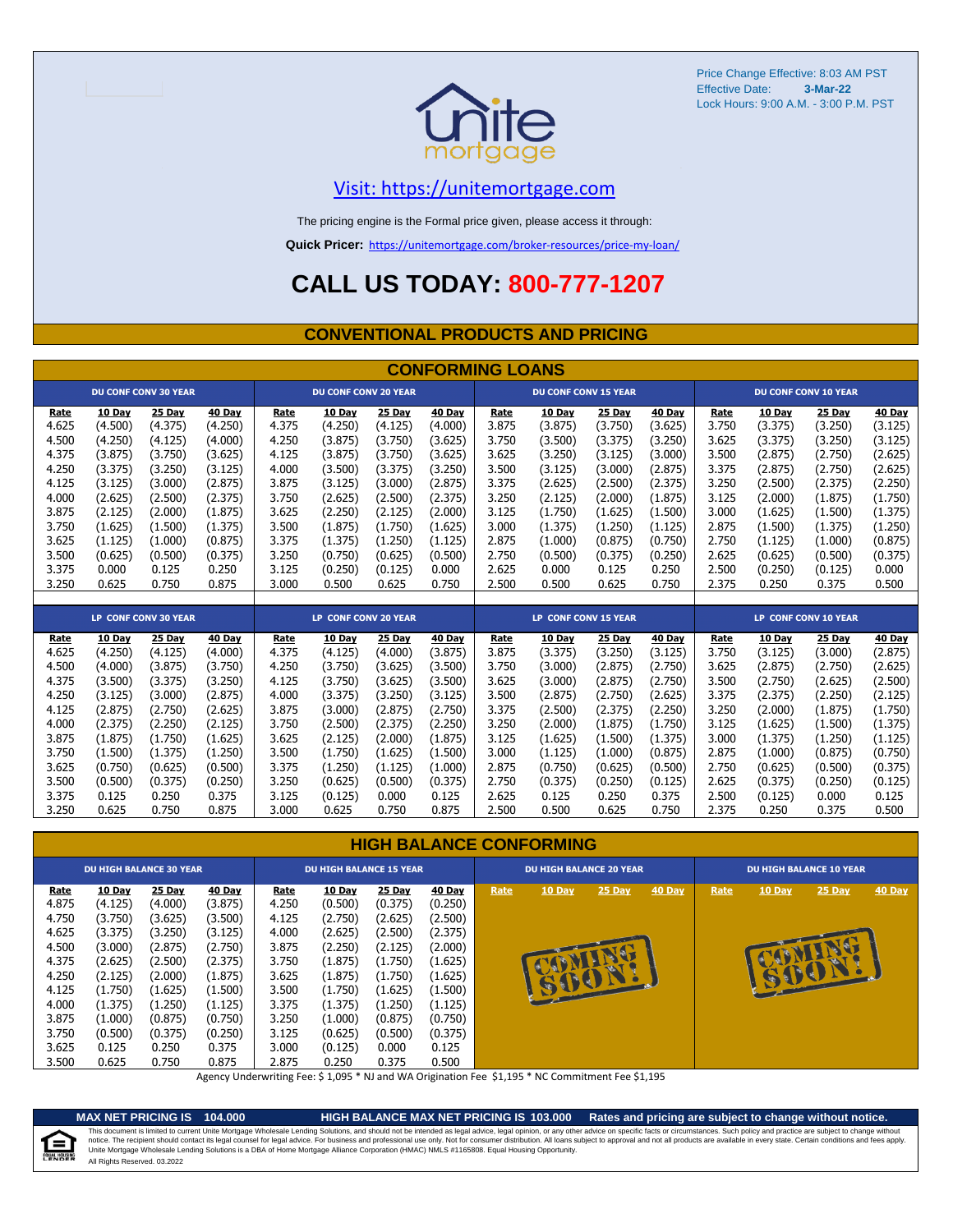

### [V](https://unitemortgage.com/)isit: https://unitemortgage.com

The pricing engine is the Formal price given, please access it through:

**Quick Pricer:** [https://un](https://unitemortgage.com/broker-resources/price-my-loan/)itemortgage.com/broker-resources/price-my-loan/

# **CALL US TODAY: 800-777-1207**

|                                                                                                                  | <b>HOME AFFORDABLE PRODUCTS</b>                                                                                                        |                                                                                                                                        |                                                                                                                                        |                                                                                                                  |                                                                                                                                        |                                                                                                                                        |                                                                                                                                        |                                                                                                                         |                                                                                                                                        |                                                                                                                                        |                                                                                                                                        |                                       |        |                                      |        |
|------------------------------------------------------------------------------------------------------------------|----------------------------------------------------------------------------------------------------------------------------------------|----------------------------------------------------------------------------------------------------------------------------------------|----------------------------------------------------------------------------------------------------------------------------------------|------------------------------------------------------------------------------------------------------------------|----------------------------------------------------------------------------------------------------------------------------------------|----------------------------------------------------------------------------------------------------------------------------------------|----------------------------------------------------------------------------------------------------------------------------------------|-------------------------------------------------------------------------------------------------------------------------|----------------------------------------------------------------------------------------------------------------------------------------|----------------------------------------------------------------------------------------------------------------------------------------|----------------------------------------------------------------------------------------------------------------------------------------|---------------------------------------|--------|--------------------------------------|--------|
| <b>DU HOMEREADY 30 YEAR</b>                                                                                      |                                                                                                                                        |                                                                                                                                        |                                                                                                                                        | <b>DU HOMEREADY HIGH BALANCE 30 YEAR</b>                                                                         |                                                                                                                                        |                                                                                                                                        |                                                                                                                                        | <b>LP HOME POSSIBLE 30 YEAR</b>                                                                                         |                                                                                                                                        |                                                                                                                                        |                                                                                                                                        | LP HOME POSSIBLE HIGH BALANCE 30 YEAR |        |                                      |        |
| Rate<br>4.625<br>4.500<br>4.375<br>4.250<br>4.125<br>4.000<br>3.875<br>3.750<br>3.625<br>3.500<br>3.375<br>3.250 | 10 Day<br>(4.375)<br>(3.875)<br>(3.375)<br>(2.875)<br>(2.750)<br>(2.250)<br>(1.750)<br>(1.250)<br>(0.750)<br>(0.375)<br>0.250<br>0.875 | 25 Day<br>(4.250)<br>(3.750)<br>(3.250)<br>(2.750)<br>(2.625)<br>(2.125)<br>(1.625)<br>(1.125)<br>(0.625)<br>(0.250)<br>0.375<br>1.000 | 40 Day<br>(4.125)<br>(3.625)<br>(3.125)<br>(2.625)<br>(2.500)<br>(2.000)<br>(1.500)<br>(1.000)<br>(0.500)<br>(0.125)<br>0.500<br>1.125 | Rate<br>4.875<br>4.750<br>4.625<br>4.500<br>4.375<br>4.250<br>4.125<br>4.000<br>3.875<br>3.750<br>3.625<br>3.500 | 10 Day<br>(2.125)<br>(2.750)<br>(2.625)<br>(2.500)<br>(2.125)<br>(1.875)<br>(1.875)<br>(1.500)<br>(0.875)<br>(0.375)<br>0.125<br>0.750 | 25 Day<br>(2.000)<br>(2.625)<br>(2.500)<br>(2.375)<br>(2.000)<br>(1.750)<br>(1.750)<br>(1.375)<br>(0.750)<br>(0.250)<br>0.250<br>0.875 | 40 Day<br>(1.875)<br>(2.500)<br>(2.375)<br>(2.250)<br>(1.875)<br>(1.625)<br>(1.625)<br>(1.250)<br>(0.625)<br>(0.125)<br>0.375<br>1.000 | <b>Rate</b><br>4.625<br>4.500<br>4.375<br>4.250<br>4.125<br>4.000<br>3.875<br>3.750<br>3.625<br>3.500<br>3.375<br>3.250 | 10 Day<br>(4.250)<br>(3.875)<br>(3.500)<br>(3.125)<br>(2.875)<br>(2.375)<br>(1.875)<br>(1.500)<br>(0.750)<br>(0.375)<br>0.125<br>0.875 | 25 Day<br>(4.125)<br>(3.750)<br>(3.375)<br>(3.000)<br>(2.750)<br>(2.250)<br>(1.750)<br>(1.375)<br>(0.625)<br>(0.250)<br>0.250<br>1.000 | 40 Day<br>(4.000)<br>(3.625)<br>(3.250)<br>(2.875)<br>(2.625)<br>(2.125)<br>(1.625)<br>(1.250)<br>(0.500)<br>(0.125)<br>0.375<br>1.125 | Rate                                  | 10 Day | <b>25 Day</b><br><b>MO</b><br>15001. | 40 Day |

| <b>HOME READY AND HOMEPOSSIBLE CAP LIMITS</b>      |       |      |       |       |      |       |       |                                                                                                  |       |  |  |  |  |
|----------------------------------------------------|-------|------|-------|-------|------|-------|-------|--------------------------------------------------------------------------------------------------|-------|--|--|--|--|
|                                                    |       |      |       |       |      |       |       | LTV <=60 60.01 - 65 65.01 - 70 70.01 - 75 75.01 - 80 80.01 - 85 85.01 - 90 90.01 - 95 95.01 - 97 |       |  |  |  |  |
| HomeReady/Home Possible FICO >=680 Adjustment Caps | 1.500 | .500 | .500  | 1.500 | .500 | 0.000 | 0.000 | 0.000                                                                                            | 0.000 |  |  |  |  |
| HomeReady/Home Possible FICO <680 Adjustment Caps  | 1.500 | .500 | 1.500 | 1.500 | .500 | 1.500 | 1.500 | .500                                                                                             | 1.500 |  |  |  |  |

Agency Underwriting Fee: \$ 1,095 \* NJ and WA Origination Fee \$1,195 \* NC Commitment Fee \$1,195

#### **MAX NET PRICING IS 104.000 HIGH BALANCE MAX NET PRICING IS 103.000 Rates and pricing are subject to change without notice.**

All Rights Reserved. 03.2022 This document is limited to current Unite Mortgage Wholesale Lending Solutions, and should not be intended as legal advice, legal opinion, or any other advice on specific facts or circumstances. Such policy and practice ar notice. The recipient should contact its legal coursel for legal advice. For business and professional use only. Not for consumer distribution. All oans subject to approval and not all products are available in every state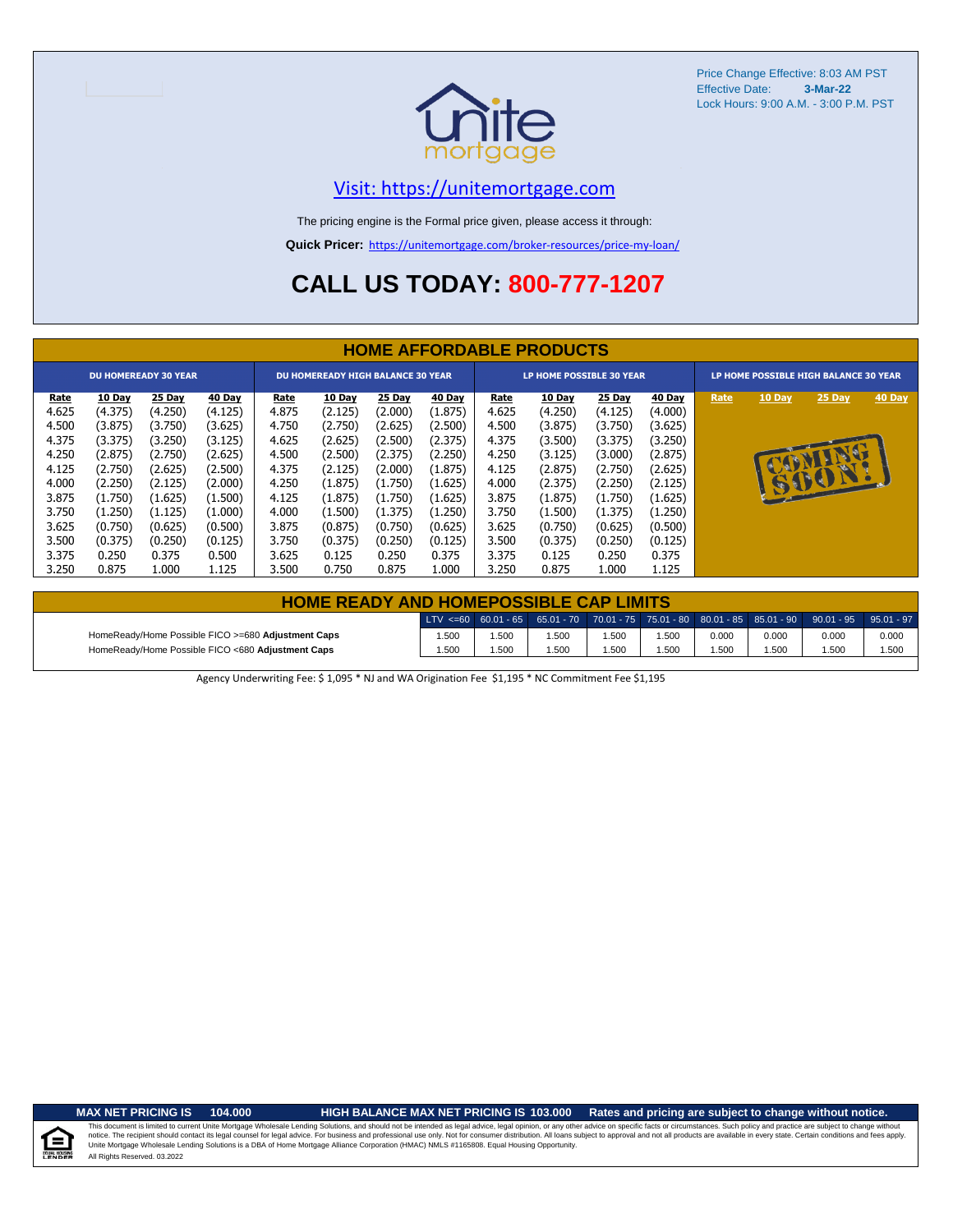

Locks expiring on a non business day are good through the following business day.

### [V](https://unitemortgage.com/)isit: https://unitemortgage.com

The pricing engine is the Formal price given, please access it through:

**Quick Pricer:** [https://un](https://unitemortgage.com/broker-resources/price-my-loan/)itemortgage.com/broker-resources/price-my-loan/

# **CALL US TODAY: 800-777-1207**

| <b>CONVENTIONAL PRICING ADJUSTMENTS</b>                                                |                       |                                                  |                                                   |                    |              |              |              |                      |              |                      |              |
|----------------------------------------------------------------------------------------|-----------------------|--------------------------------------------------|---------------------------------------------------|--------------------|--------------|--------------|--------------|----------------------|--------------|----------------------|--------------|
| Credit Score / LTV                                                                     | Loan Terms > 15 years |                                                  | LTV < 60                                          | $60.01 - 70$       | $70.01 - 75$ | 75.01 - 80   | $80.01 - 85$ | $85.01 - 90$         | $90.01 - 95$ | $95.01 - 97$         | >97.00%      |
| $740+$                                                                                 |                       |                                                  | 0.000                                             | 0.250              | 0.250        | 0.500        | 0.250        | 0.250                | 0.250        | 0.750                | 0.750        |
| 720 - 739                                                                              |                       | 0.000                                            | 0.250                                             | 0.500              | 0.750        | 0.500        | 0.500        | 0.500                | 1.000        | 1.000                |              |
| 700 - 719                                                                              |                       | 0.000                                            | 0.500                                             | 1.000              | 1.250        | 1.000        | 1.000        | 1.000                | 1.500        | 1.500                |              |
| 680 - 699                                                                              |                       |                                                  | 0.000                                             | 0.500              | 1.250        | 1.750        | 1.500        | 1.250                | 1.250        | 1.500                | 1.500        |
| 660 - 679                                                                              |                       |                                                  | 0.000                                             | 1.000              | 2.250        | 2.750        | 2.750        | 2.250                | 2.250        | 2.250                | 2.250        |
| 640 - 659                                                                              |                       |                                                  | 0.500                                             | 1.250              | 2.750        | 3.000        | 3.250        | 2.750                | 2.750        | 2.750                | 2.750        |
| 620-639                                                                                |                       |                                                  | 0.500                                             | 1.500              | 3.000        | 3.000        | 3.250        | 3.250                | 3.250        | 3.500                | 3.500        |
| Cash Out (Ex. Student Loan Only) All Loan Terms. Cumulative with above adjust.         |                       |                                                  | $LTV < =60$                                       | $60.01 - 70$       | $70.01 - 75$ | $75.01 - 80$ |              |                      |              |                      |              |
| $740+$                                                                                 |                       |                                                  | 0.375                                             | 0.625              | 0.625        | 0.875        |              |                      |              |                      |              |
| 720 - 739                                                                              |                       |                                                  | 0.375                                             | 1.000              | 1.000        | 1.125        |              |                      |              |                      |              |
| 700 - 719                                                                              |                       |                                                  | 0.375                                             | 1.000              | 1.000        | 1.125        |              |                      |              |                      |              |
| 680 - 699                                                                              |                       |                                                  | 0.375                                             | 1.125              | 1.125        | 1.750        |              |                      |              |                      |              |
| 660 - 679                                                                              |                       |                                                  | 0.625                                             | 1.125              | 1.125        | 1.875        |              |                      |              |                      |              |
| 640 - 659                                                                              |                       |                                                  | 0.625                                             | 1.625              | 1.625        | 2.625        |              |                      |              |                      |              |
| 620 - 639                                                                              |                       |                                                  | 0.625                                             | 1.625              | 1.625        | 3.125        |              |                      |              |                      |              |
| <b>Other Price Adjustments</b>                                                         | All Loan Terms        | Cumulative with above adjustments                | $LTV < =60$                                       | $60.01 - 65$       | $65.01 - 70$ | $70.01 - 75$ | $75.01 - 80$ | $80.01 - 85$         | $85.01 - 90$ | $90.01 - 95$         | $95.01 - 97$ |
| High Balance Purchase and R/T Refinance                                                |                       |                                                  | 0.500                                             | 0.750              | 0.750        | 0.750        | 1.000        | 1.000                | 1.000        | 1.000                | 1.000        |
| High Balance Cash-Out Refinance                                                        |                       |                                                  | 1.250                                             | 1.500              | 1.500        | 1.500        | 1.750        | <b>NA</b>            | <b>NA</b>    | <b>NA</b>            | <b>NA</b>    |
| High Balance ARMs (Adjustment Based on CLTV)                                           |                       |                                                  | 0.750                                             | 0.750              | 0.750        | 0.750        | 1.500        | 1.500                | 1.500        | 1.750                | 1.750        |
| <b>ARMs</b>                                                                            |                       |                                                  | 0.000                                             | 0.000              | 0.000        | 0.000        | 0.000        | 0.000                | 0.000        | 0.250                | <b>NA</b>    |
| HomeReady/Home Possible FICO >=680 Adjustment Caps                                     |                       |                                                  | 1.500                                             | 1.500              | 1.500        | 1.500        | 1.500        | 0.000                | 0.000        | 0.000                | 0.000        |
| HomeReady/Home Possible FICO <680 Adjustment Caps                                      |                       |                                                  | 1.500                                             | 1.500              | 1.500        | 1.500        | 1.500        | 1.500                | 1.500        | 1.500                | 1.500        |
| <b>Investment Properties</b>                                                           |                       |                                                  | 2.125                                             | 2.125              | 2.125        | 2.125        | 3.375        | 4.125                | <b>NA</b>    | <b>NA</b>            | NA           |
| Second Home                                                                            |                       |                                                  | 1.125                                             | 1.625              | 1.625        | 2.125        | 3.375        | 4.125                | 4.125        | 4.125                | 4.125        |
| Manufactured home                                                                      |                       |                                                  | 0.500                                             | 0.500              | 0.500        | 0.500        | 0.500        | 0.500                | 0.500        | 0.500                | 0.500        |
| 2-4 Unit Properties (3-4 unit max LTV is 75% (DU) and 80% (LP))                        |                       |                                                  | 1.000                                             | 1.000              | 1.000        | 1.000        | 1.000        | 1.000                | <b>NA</b>    | <b>NA</b>            | <b>NA</b>    |
| Condos - Loan Terms > 15Y (does not apply to Detached building types)                  |                       |                                                  | 0.000                                             | 0.000              | 0.000        | 0.000        | 0.750        | 0.750                | 0.750        | 0.750                | 0.750        |
| Escrow Waiver (LTV >80% not available in NM, LTV >90% does not apply to HB Nationwide) |                       |                                                  | 0.000                                             | 0.000              | 0.000        | 0.000        | 0.000        | 0.000                | 0.000        | 0.000                | <b>NA</b>    |
|                                                                                        |                       |                                                  |                                                   |                    |              |              |              |                      |              |                      |              |
| UW Waiver Fee (ALL LTV) - based on loan size                                           |                       |                                                  |                                                   |                    |              |              |              |                      |              |                      |              |
|                                                                                        |                       | <b>ALL SUBORDINATE FINANCING</b>                 |                                                   |                    |              | $.375\%$     |              |                      |              |                      |              |
| <b>LTV Range</b>                                                                       |                       | <b>CLTV Range</b>                                |                                                   | Credit Score < 720 |              |              |              | Credit Score > 720   |              |                      |              |
| $\leq 65.00\%$                                                                         |                       | $80.01\% - 95.00\%$                              |                                                   | 0.500              |              |              |              | 0.250                |              |                      |              |
| 65.01% - 75.00%                                                                        |                       | $80.01\% - 95.00\%$                              |                                                   | 0.750              |              |              |              | 0.500                |              |                      |              |
| 75.01% - 95.00%                                                                        |                       | $90.01\% - 95.00\%$                              |                                                   | 1.000              |              |              |              | 0.750                |              |                      |              |
| 75.01% - 90.00%                                                                        | 76.01% - 90.00%       |                                                  |                                                   |                    |              |              |              | 0.750                |              |                      |              |
| ≤ 95.00%                                                                               | 95.01% - 97.00%       |                                                  | 1.000<br>1.500                                    |                    |              |              | 1.500        |                      |              |                      |              |
|                                                                                        |                       |                                                  |                                                   |                    |              |              |              |                      |              |                      |              |
|                                                                                        |                       | <b>LOCK EXTENSIONS - RELOCKS - OTHER CHANGES</b> |                                                   |                    |              |              |              |                      |              |                      |              |
| <b>Lock Extensions:</b>                                                                |                       |                                                  |                                                   |                    |              |              |              |                      |              |                      |              |
| 1-4 days                                                                               | .03/day<br>0.125      |                                                  |                                                   |                    |              |              |              |                      |              |                      |              |
| 5 days                                                                                 |                       |                                                  |                                                   |                    |              |              |              | 10 Day Lock Expires: | 03/13/22     |                      |              |
| 7 days                                                                                 |                       |                                                  |                                                   |                    |              |              |              | 25 Day Lock Expires: | 03/28/22     |                      |              |
| 10 days                                                                                | 0.250                 |                                                  |                                                   |                    |              |              |              |                      |              | 40 Day Lock Expires: | 04/12/22     |
| 15 days                                                                                | 0.375                 |                                                  |                                                   |                    |              |              |              |                      |              |                      |              |
| Relocks:                                                                               |                       | <b>Other Changes:</b>                            |                                                   |                    |              |              |              |                      |              |                      |              |
| Worse Case pricing plus additional .250 hit                                            |                       | Loan Program                                     | Worse Case if moving into different delivery type |                    |              |              |              |                      |              |                      |              |

Agency Underwriting Fee: \$ 1,095 \* NJ and WA Origination Fee \$1,195 \* NC Commitment Fee \$1,195

Rate Change Not subject to worse case pricing

|   |                              |         |                                                                                                                                                                                                                                                                                                                                                                                                                                                                                                                                                                                                                | APOR: | $15/20$ YR.: | 2.500% 1 YR CMT:   | 0.120% |
|---|------------------------------|---------|----------------------------------------------------------------------------------------------------------------------------------------------------------------------------------------------------------------------------------------------------------------------------------------------------------------------------------------------------------------------------------------------------------------------------------------------------------------------------------------------------------------------------------------------------------------------------------------------------------------|-------|--------------|--------------------|--------|
|   | <b>MAX NET PRICING IS</b>    | 104.000 | Rates and prices are subject to change without notice.                                                                                                                                                                                                                                                                                                                                                                                                                                                                                                                                                         |       | $25/30$ YR.: | 2.960% 1 YR Libor: | 0.360% |
| 自 | All Rights Reserved. 03.2022 |         | This document is limited to current Unite Mortgage Wholesale Lending Solutions, and should not be intended as legal advice, legal opinion, or any other advice on specific facts or circumstances. Such policy and practice ar<br>notice. The recipient should contact its legal counsel for legal advice. For business and professional use only. Not for consumer distribution. All loans subject to approval and not all products are available in every stat<br>Unite Mortgage Wholesale Lending Solutions is a DBA of Home Mortgage Alliance Corporation (HMAC) NMLS #1165808. Equal Housing Opportunity. |       |              |                    |        |